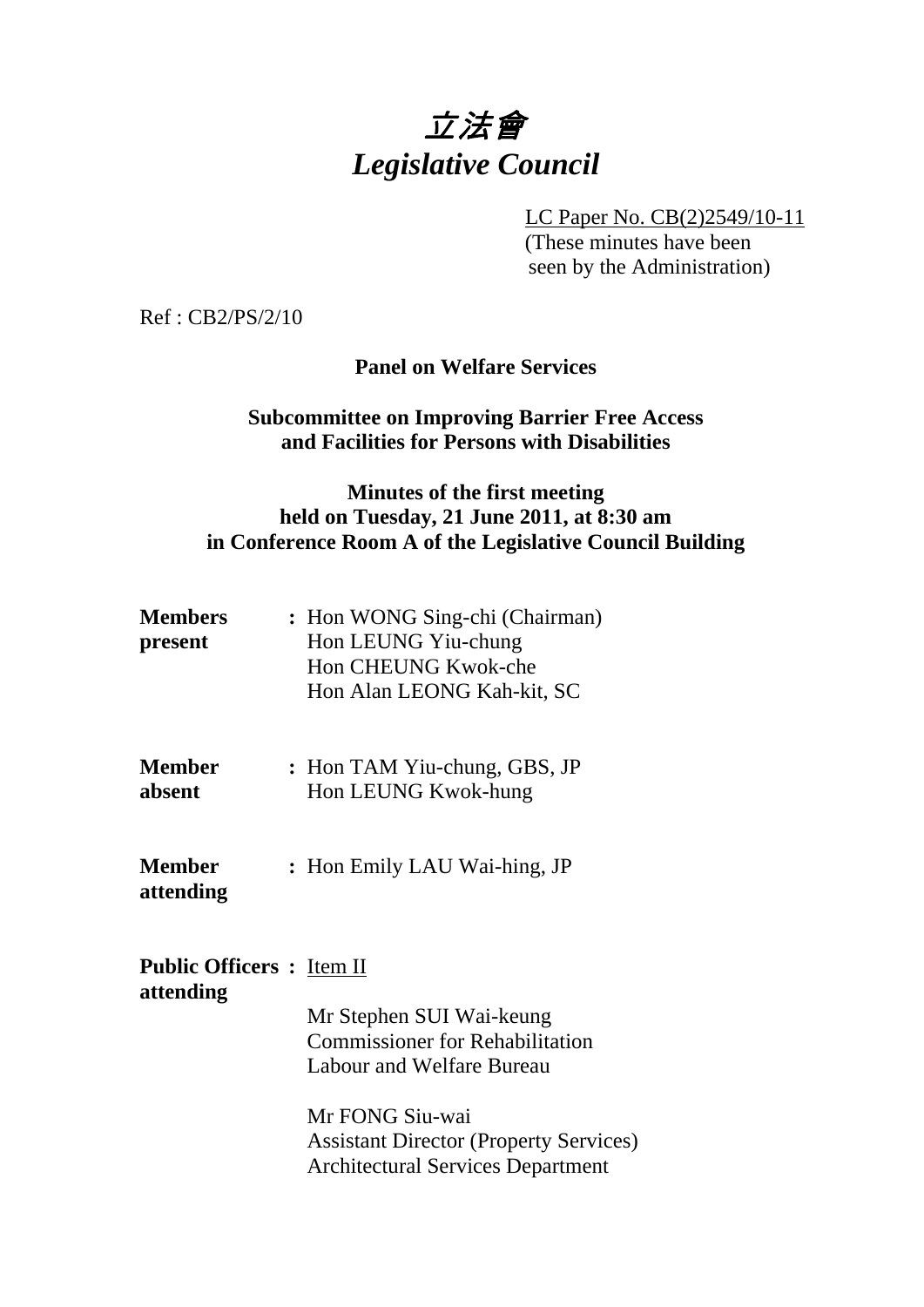Mr Allan WONG Chief Manager/M(KC) Housing Department

 Mr Danny CHENG Sr Maintenance Surveyor/RD Housing Department

 Mr Roger P K LEE Ch Highway Engr/Bridges & Structures Highways Department

 Mr LEUNG Kim-cheong Sr Engr/Special Duties Highways Department

 Mr LEE Man-ho Ch Transp Offr/Planning/Disabled Transport & Projects Transport Department

 Mr Stephen LEE Yun-choi Chief Structural Engineer/C Buildings Department

 Ms Karen CHEUNG Yuk-ching Sr Bldg Surveyor/Kowloon 2 Buildings Department

 Mr Venice JUE Kim-kwong SEO/Building Safety Loan Scheme Buildings Department

#### **Equal Opportunities Commission**

 Mr Joseph LI Director (Operations)

 Dr Ferrick CHU Head, Policy & Research

**Clerk in : Miss Betty MA attendance** Chief Council Secretary (2) 4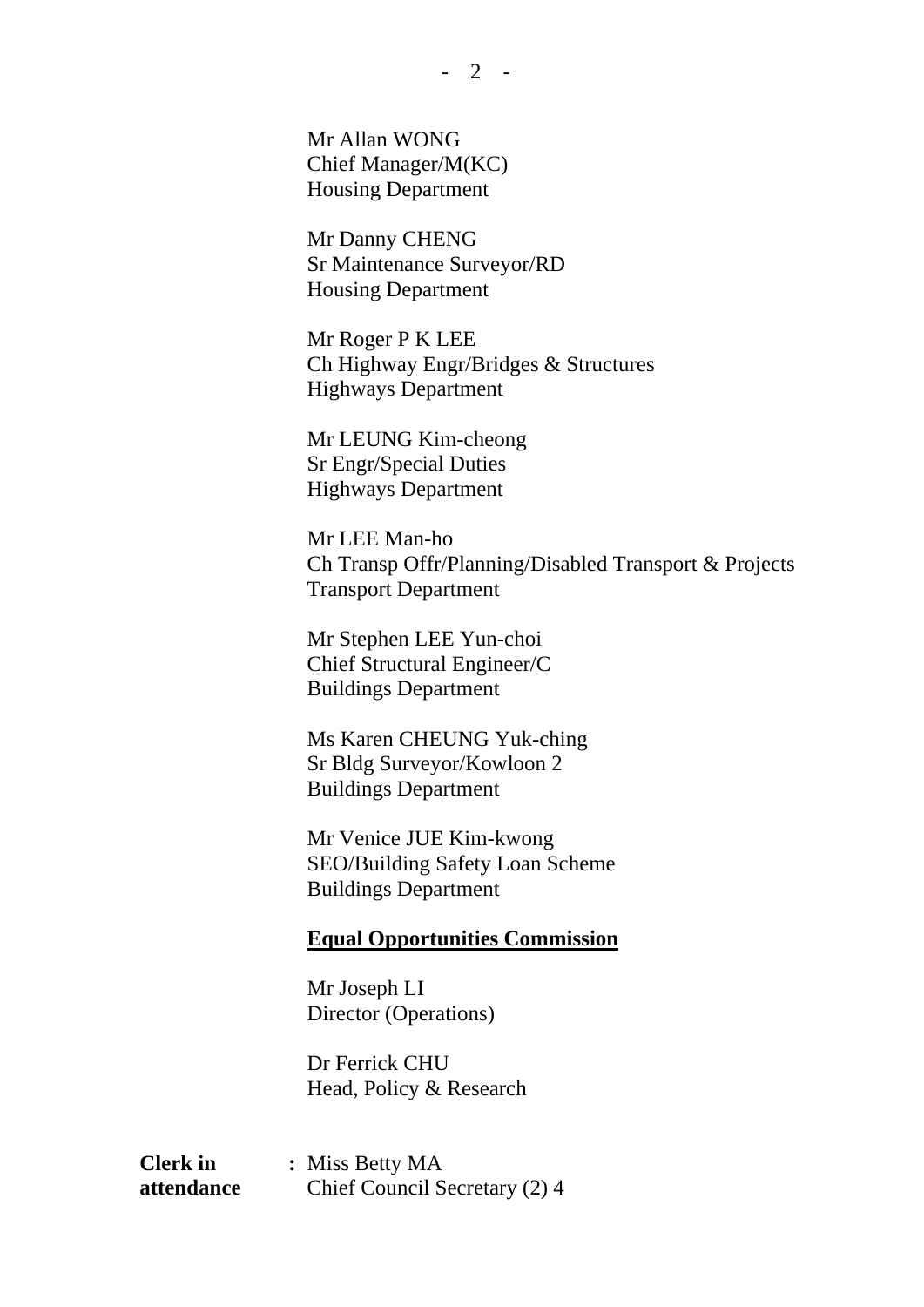**Staff in : Miss Karen LAI attendance** Council Secretary (2) 4

> Miss Maggie CHIU Legislative Assistant (2) 4

#### **I. Election of Chairman**

Mr LEUNG Yiu-chung, the member who had the highest precedence among those who joined the Subcommittee, presided at the election of Chairman of the Subcommittee. He invited nominations for the chairmanship of the Subcommittee.

2. Mr WONG Sing-chi was elected Chairman of the Subcommittee. Members also agreed that election of a deputy chairman was not necessary.

## **II. The Government's follow-up action on the Equal Opportunities Commission's Formal Investigation Report on Accessibility in Publicly Accessible Premises**  [LC Paper Nos. CB(2)488/10-11(03), CB(2)1618/10-11(01) and

CB(2)2120/10-11(02)]

3. The Subcommittee deliberated (index of proceedings attached at **Annex**).

4. Members noted the progress of the Administration's follow-up action as at 31 March 2011 on the Equal Opportunities Commission's Formal Investigation Report on Accessibility in Publicly Accessible Premises ("EOC Report") as detailed in its paper [LC Paper No. CB(2)1618/10-11(01)]. According to the Administration, upon the release of the EOC Report in June 2010, it had undertaken to implement a major retrofitting programme covering about 3,700 Government premises and facilities and targeting to complete works in around 90% of these premises and facilities by June 2012 (Class A) and the remainder by June 2014 (Class B). While the additional funding for these works projects would only be available in April 2011, the Government had already proceeded with the preparation for over 24% of the retrofitting works in Government premises in order to speed up the progress, and taken forward the retrofitting works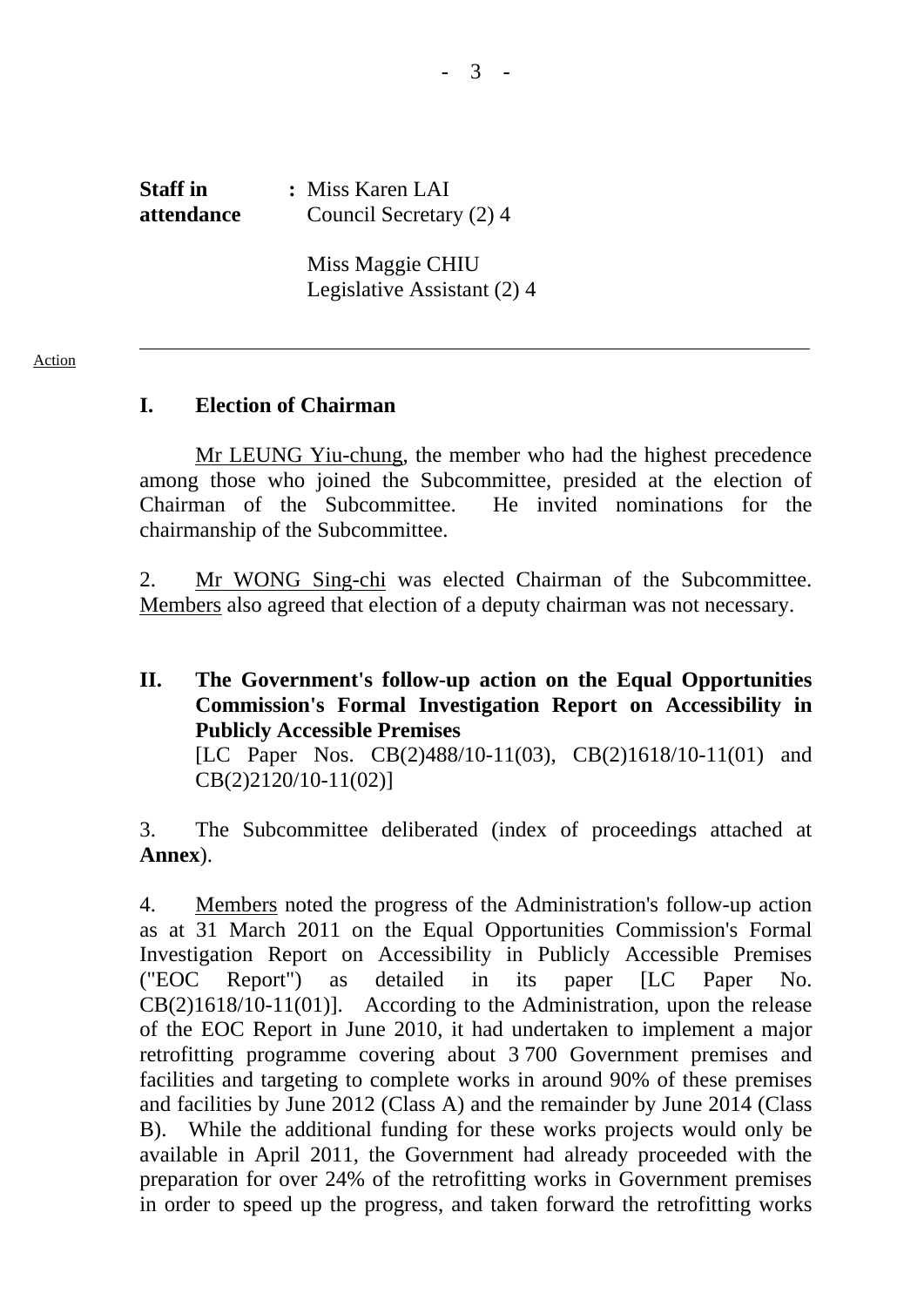Admin

for a few projects. The Government had also appointed some 80 Access Co-ordinators in individual bureaux/departments to coordinate accessibility issues and more than 3,700 Access Officers for individual venues to effectively follow up the needs of persons with disabilities on barrier-free facilities. In tandem, the Housing Authority had also devised a retrofitting programme to improve the accessibility of the properties under its management. Most of the improvement works would be completed by June 2012. This apart, the Highways Department would also accelerate its retrofitting programme for 295 barrier-free access facilities (lift or ramp) at public footbridges, subways or elevated walkway structures without such access or alternative at-grade crossings, where technically feasible.

5. To facilitate monitoring of the progress of the improvement works, members requested and the Administration agreed to provide members with a brief description on the improvement works and the expected completion dates of individual premises/facilities covered by the retrofitting programme where available in the next quarterly progress report as at 30 June 2011. Members noted that information on the scope of improvement works and expected completion dates of individual venues could only be available upon completion of the feasibility study and site preparation respectively.

6. Members agreed that the Subcommittee should consider the need for receiving views from 18 District Councils in early 2012 on the scope of the Administration's retrofitting works in premises and facilities within their respective districts.

7. Members expressed grave concern about the provision of barrier-free access in premises/facilities under the management of The Link Management Limited ("The Link"), the MTR Corporation ("MTRC") and the Hospital Authority. Members were given to understand that under the Disability Discrimination Ordinance (Cap. 487), which applied both to existing and new buildings, it was unlawful to discriminate against persons with disabilities in relation to the provision of means of access to any premises that the public was entitled to enter or use. EOC would follow up on complaints regarding provision of reasonable barrier-free access for persons with disabilities in existing premises, including premise/facilities under management of the above organisations. At the request of members, representatives of EOC would provide further information on complaints relating to the provision of barrier-free access facilities in MTR stations.

8. The Administration advised that issues relating to the provision of barrier-free access and facilities in premises and facilities under the management of The Link and public transport operators including MTRC

EOC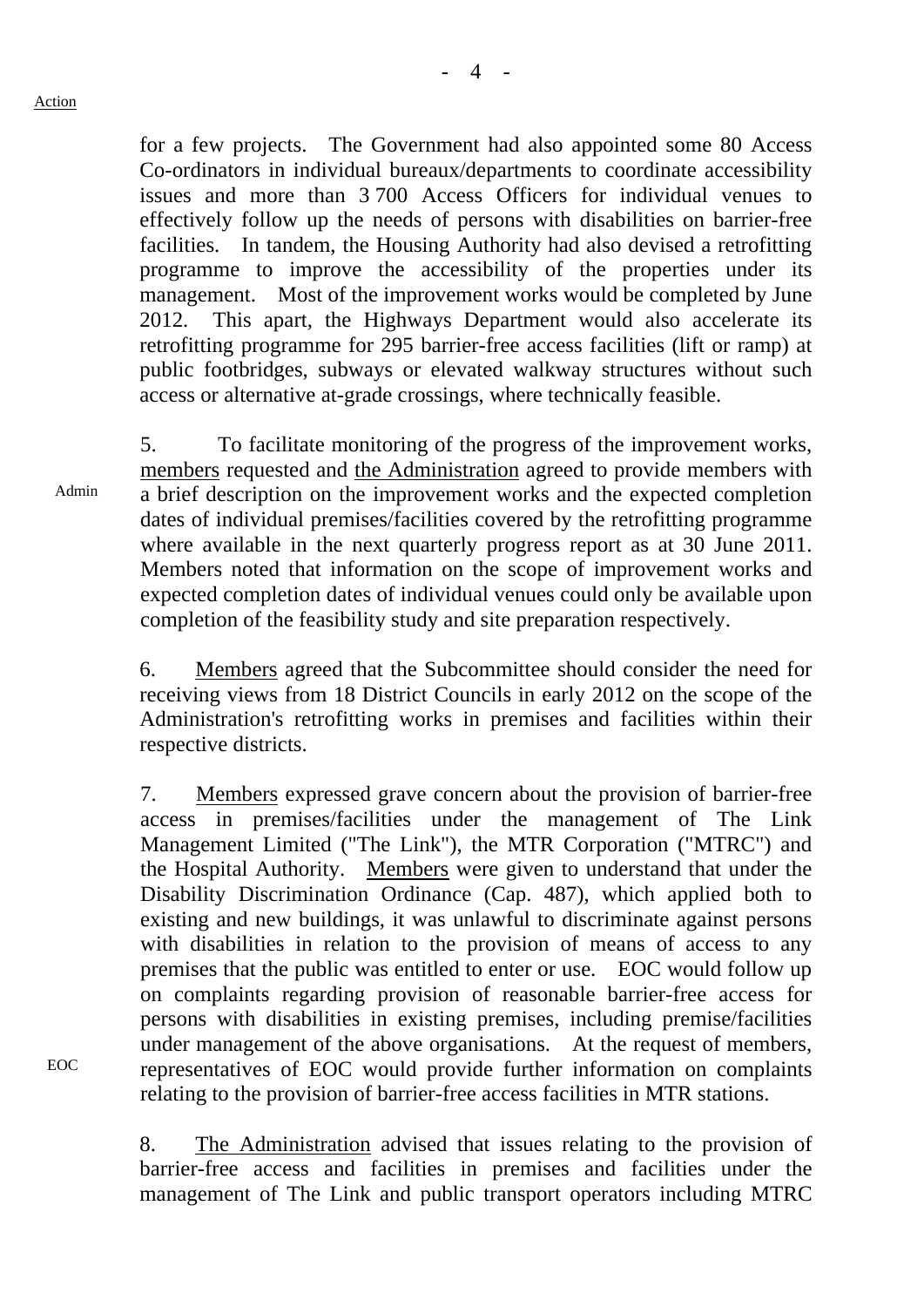were discussed from time to time by the Rehabilitation Advisory Committee ("RAC") and the Working Group on Access to Public Transport by People with Disabilities. The Administration further advised that it had been the established policy for the Government and public organisations to comply with the prevailing design requirements under the Building (Planning) Regulations and the Design Manual issued by the Buildings Department.

- Admin 9. The Administration was requested to provide -
	- (a) a summary of improvement works to be carried out in the premises/facilities covered by the retrofitting programme;
	- (b) brief description on the improvement works and the expected completion dates of individual premises/facilities covered by the retrofitting programme where available in the next quarterly progress report as at 30 June 2011;
	- (c) the relevant discussions of RAC in respect of barrier-free access and facilities in premises and facilities under the management of The Link;
	- (d) the progress for upgrading the barrier-free facilities in premises and facilities under the management of The Link, and the connectivity of such facilities in commercial areas under the management of The Link and those in public rental housing estates under the management of the Housing Department;
	- (e) the relevant discussions of the Working Group on Access to Public Transport by People with Disabilities on the provision of barrier-free access and facilities by MTRC, together with the latter's plan, if any, to improve the accessibility of the properties under its management;
	- (f) the results of the feasibility study and timetable for taking forward the escalator/elevator/lift system improvement works in 19 hillside slopes, as undertaken by the Transport and Housing Bureau;
	- (g) the retrofitting programme for upgrading the barrier-free facilities in the Peng Chau Clinic; and
	- (h) the number of applications for various loan schemes for works relating to building maintenance and improvement of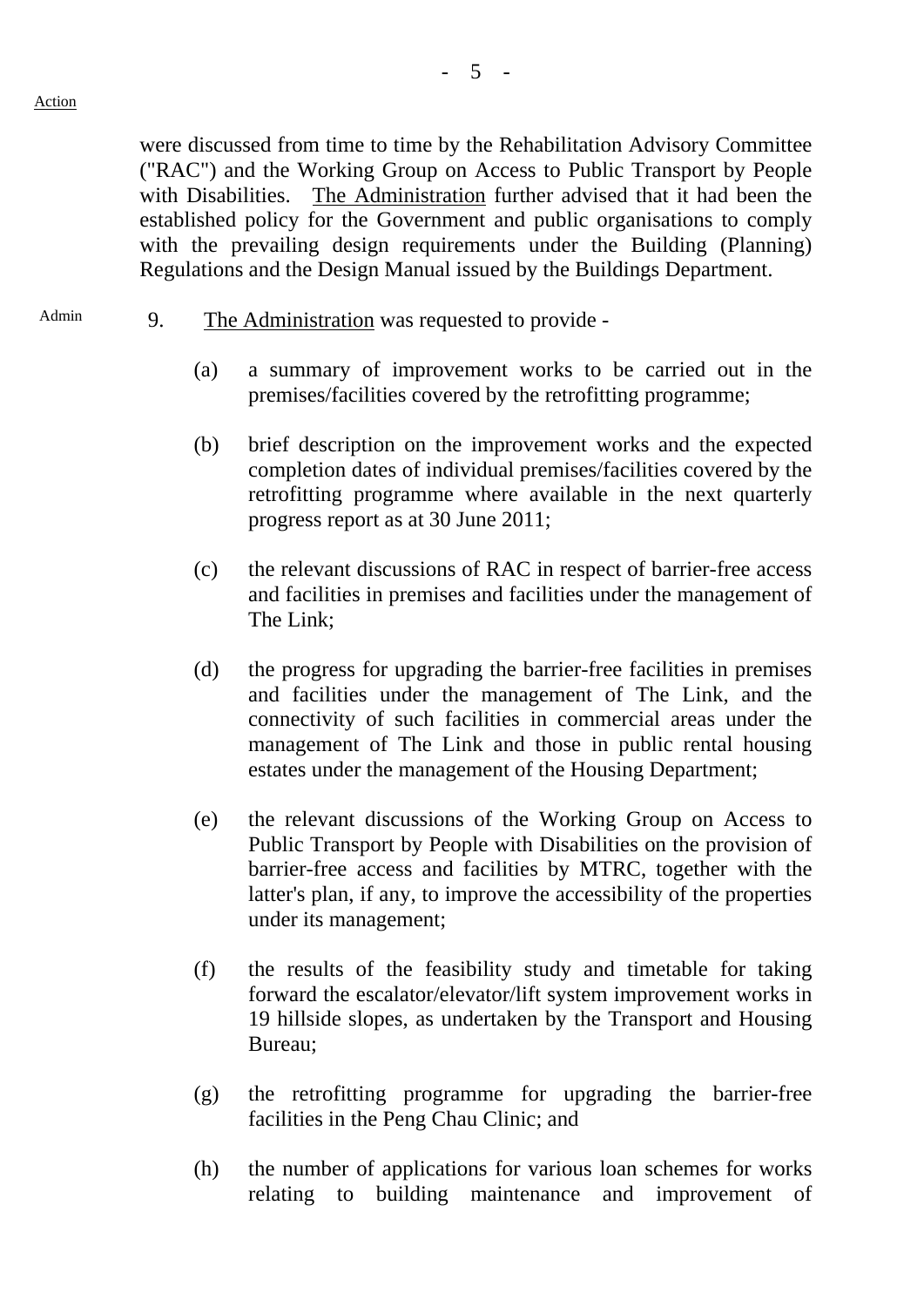Action

barrier-free access and facilities.

## **III. Any other business**

## Discussion item of the next meeting

10. Members agreed that the next meeting would be held on 20 July 2011 to discuss the provision of barrier-free access in premises and facilities under the management of/owned by The Link, MTRC and the Hospital Authority, and representatives from these organisations would be invited to attend the meeting. While noting that the second quarterly progress report as at 30 June 2011 on the Government's follow-up action on the EOC Report to the Subcommittee would not be ready before the next meeting, members agreed that it should be provided as early as practicable for discussion at subsequent meeting.

11. There being no other business, the meeting ended at 10:35 am.

Council Business Division 2 Legislative Council Secretariat 25 August 2011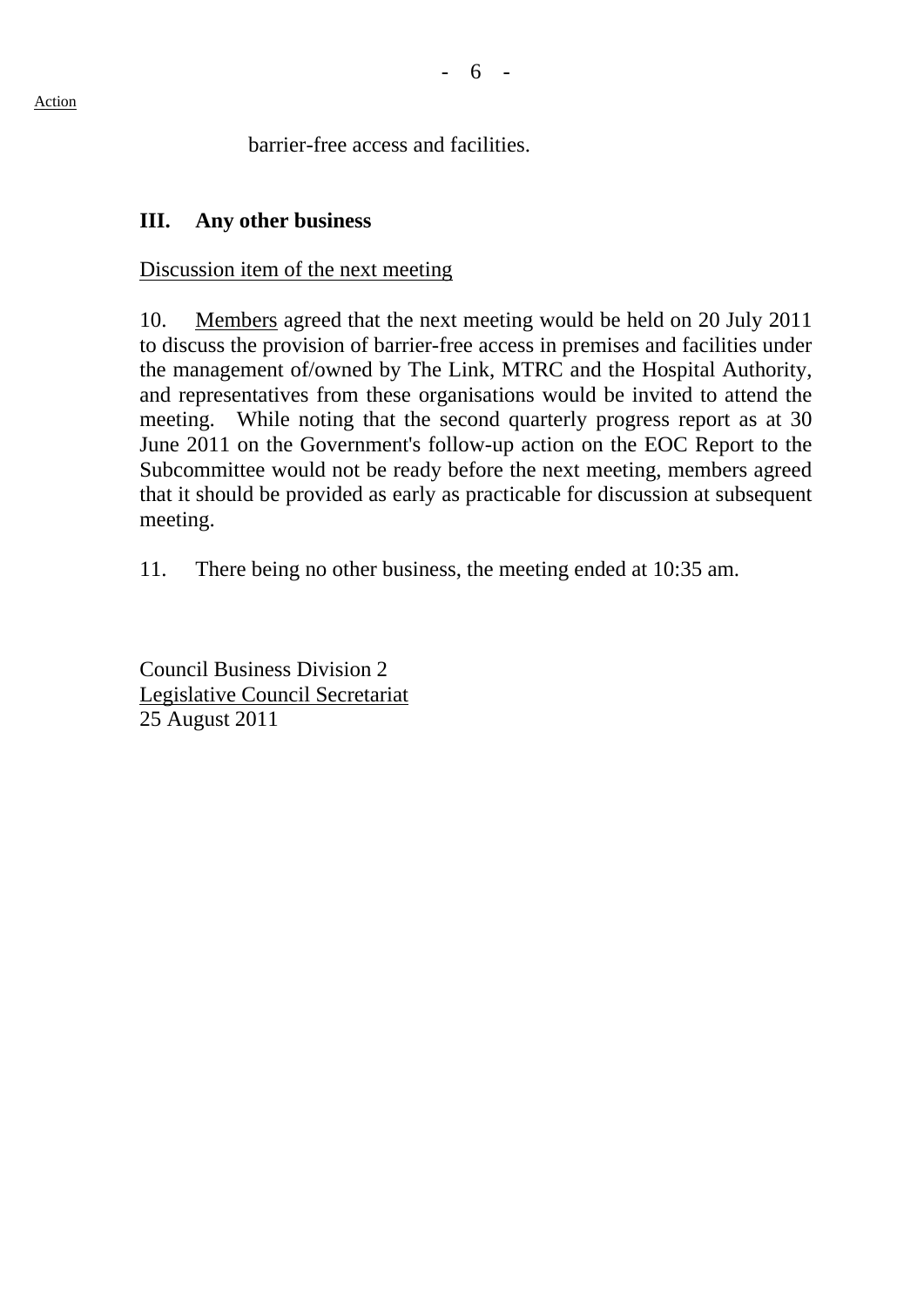## **Proceedings of the first meeting of the Subcommittee on Improving Barrier Free Access and Facilities for Persons with Disabilities on Tuesday, 21 June 2011, at 8:30 am in Conference Room A of the Legislative Council Building**

| <b>Time marker</b>                   | Speaker(s)                                                                     | Subject(s)                                                                                                                                                                                                                                                                                                                                                                                                                                                                                                                                                                                                                                                                                                                                                                                                                                                                                                                                                         | <b>Action</b><br>required |
|--------------------------------------|--------------------------------------------------------------------------------|--------------------------------------------------------------------------------------------------------------------------------------------------------------------------------------------------------------------------------------------------------------------------------------------------------------------------------------------------------------------------------------------------------------------------------------------------------------------------------------------------------------------------------------------------------------------------------------------------------------------------------------------------------------------------------------------------------------------------------------------------------------------------------------------------------------------------------------------------------------------------------------------------------------------------------------------------------------------|---------------------------|
| Agenda item I - Election of Chairman |                                                                                |                                                                                                                                                                                                                                                                                                                                                                                                                                                                                                                                                                                                                                                                                                                                                                                                                                                                                                                                                                    |                           |
| 000000 - 000754                      | Mr LEUNG Yiu-chung<br>Mr CHEUNG Kwok-che<br>Mr WONG Sing-chi                   | <b>Election of Chairman</b>                                                                                                                                                                                                                                                                                                                                                                                                                                                                                                                                                                                                                                                                                                                                                                                                                                                                                                                                        |                           |
|                                      |                                                                                | Agenda item II - The Government's follow-up action on the Equal Opportunities Commission's Formal<br>Investigation Report on Accessibility in Publicly Accessible Premises ("EOC Report")                                                                                                                                                                                                                                                                                                                                                                                                                                                                                                                                                                                                                                                                                                                                                                          |                           |
| $000755 - 002008$                    | Chairman<br>Administration<br><b>Equal Opportunities</b><br>Commission ("EOC") | Briefings by the Administration on the progress on<br>the follow-up action as at 31 March 2011 on the<br><b>EOC</b> Report<br>[LC Paper No. CB(2)1618/10-11(01)]<br>EOC's remarks that it welcomed the Government's<br>response to and follow-up action on the EOC<br>Report                                                                                                                                                                                                                                                                                                                                                                                                                                                                                                                                                                                                                                                                                       |                           |
| 002009 - 002931                      | Mr CHEUNG Kwok-che<br>Chairman<br>Administration                               | Views of Mr CHEUNG Kwok-che that more<br>publicity should be launched to raise the public<br>awareness on the role of the Access Co-ordinators<br>and Access Officers. Mr CHEUNG's suggestion<br>of the Administration to gauge views of the 18<br>District Councils ("DCs") in respect of the project<br>scope of retrofitting works in premises and facilities<br>within their respective districts.<br>Response of the Administration that a breakdown of<br>all the premises and facilities to be retrofitted by<br>districts had been uploaded to the Labour and<br>The Rehabilitation<br>Welfare Bureau's website.<br>Advisory Committee ("RAC") had visited all 18<br>DCs to explain and solicit their support for<br>realization of a barrier-free society and the<br>retrofitting works, and planned to conduct another<br>round of visits in the next DC term. Funding had<br>been allocated to DCs to launch promotional<br>activities in this respect. |                           |
| 002932 - 004546                      | Mr LEUNG Yiu-chung<br>Chairman<br>Administration                               | Views of Mr LEUNG Yiu-chung that -<br>(a) in addition to provision of barrier-free access<br>facilities within the premises, accessibility to<br>the premises should also be improved;<br>disappointment at the Administration's slow<br>(b)                                                                                                                                                                                                                                                                                                                                                                                                                                                                                                                                                                                                                                                                                                                       |                           |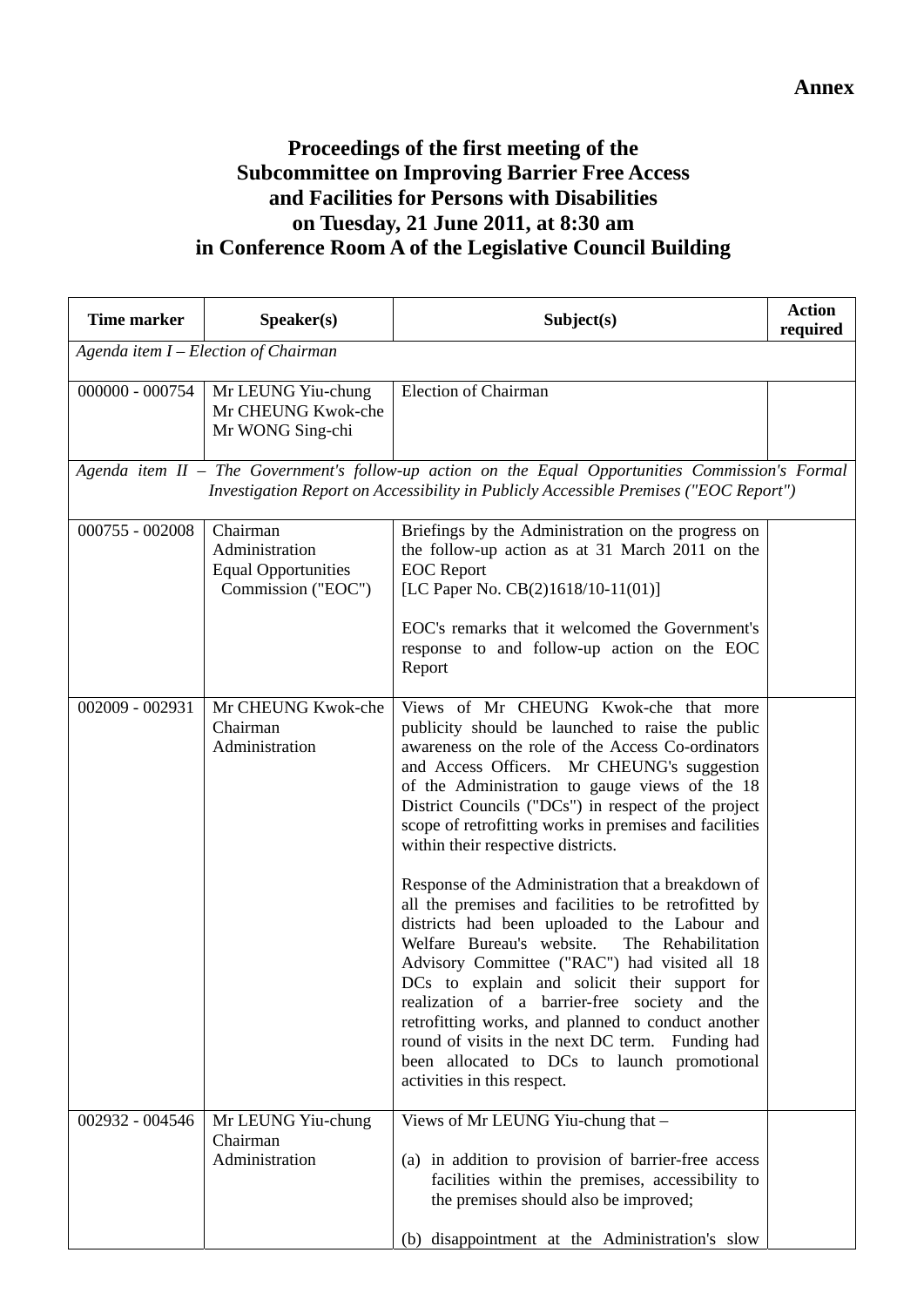| <b>Time marker</b> | Speaker(s)                             | Subject(s)                                                                                                                                                                                                                                                                                                                                                                                                                                                                                                                 | <b>Action</b><br>required    |
|--------------------|----------------------------------------|----------------------------------------------------------------------------------------------------------------------------------------------------------------------------------------------------------------------------------------------------------------------------------------------------------------------------------------------------------------------------------------------------------------------------------------------------------------------------------------------------------------------------|------------------------------|
|                    |                                        | progress in enhancing the accessibility to the<br>Peng Chau Clinic and the Princess Margaret<br>Hospital, and the exclusion of the lift<br>installation programme at the Kwai Chung<br>Estate from the retrofitting programme; and                                                                                                                                                                                                                                                                                         |                              |
|                    |                                        | lack<br>of<br>coordination<br>$(c)$ a<br>among<br>departments/bureaux<br>enhancing<br>in<br>the<br>barrier-free access and facilities in publicly<br>accessible premises such as hospitals and<br>hillside slopes.                                                                                                                                                                                                                                                                                                         |                              |
|                    |                                        | The Administration's advice that –                                                                                                                                                                                                                                                                                                                                                                                                                                                                                         |                              |
|                    |                                        | (a) the scope of the EOC Report was to conduct<br>access audits on 60 publicly accessible<br>premises owned or managed by the Hong Kong<br>Housing Society, The Link Management<br>Limited ("The Link"), the Housing Authority<br>and eight Government departments only.<br>Provision of lift, escalator and elevator system<br>at hillside slopes and the provision of<br>barrier-free access and facilities in hospitals<br>under the management of the Hospital<br>Authority were beyond the scope of the EOC<br>Report |                              |
|                    |                                        | (b) the provision and connectivity of accessible<br>facilities and barrier-free facilities at public<br>roads was under the purview of the Transport<br>Department ("TD") and Highways Department<br>("HyD") whereas the provision of lift, escalator<br>and elevator system within public housing<br>estates would be taken care of by HD;                                                                                                                                                                                |                              |
|                    |                                        | (c) it would revert to the Subcommittee on the<br>accessibility issues surrounding the Peng Chau<br>Clinic;                                                                                                                                                                                                                                                                                                                                                                                                                | <b>Admin to</b><br>follow up |
|                    |                                        | (d) a general circular had been issued by the<br>Welfare<br>Labour<br>and<br>Bureau<br>all<br>to<br>the<br>bureaux/departments<br>concerning<br>responsibility of and coordination<br>among<br>individual bureaux/departments in enhancing<br>the accessibility of premises and facilities under<br>their management; and                                                                                                                                                                                                  |                              |
|                    |                                        | (e) the role of the Access Co-ordinators and Access<br>Officers was set out in the circular issued to all<br>bureaux/departments on the subject.                                                                                                                                                                                                                                                                                                                                                                           |                              |
| 004547 - 010642    | Ms Emily LAU<br>Administration         | Views of Ms Emily LAU that -                                                                                                                                                                                                                                                                                                                                                                                                                                                                                               |                              |
|                    | Chairman<br><b>Equal Opportunities</b> | (a) the Subcommittee should invite views from 18<br>DCs in January/February 2012 and move a                                                                                                                                                                                                                                                                                                                                                                                                                                |                              |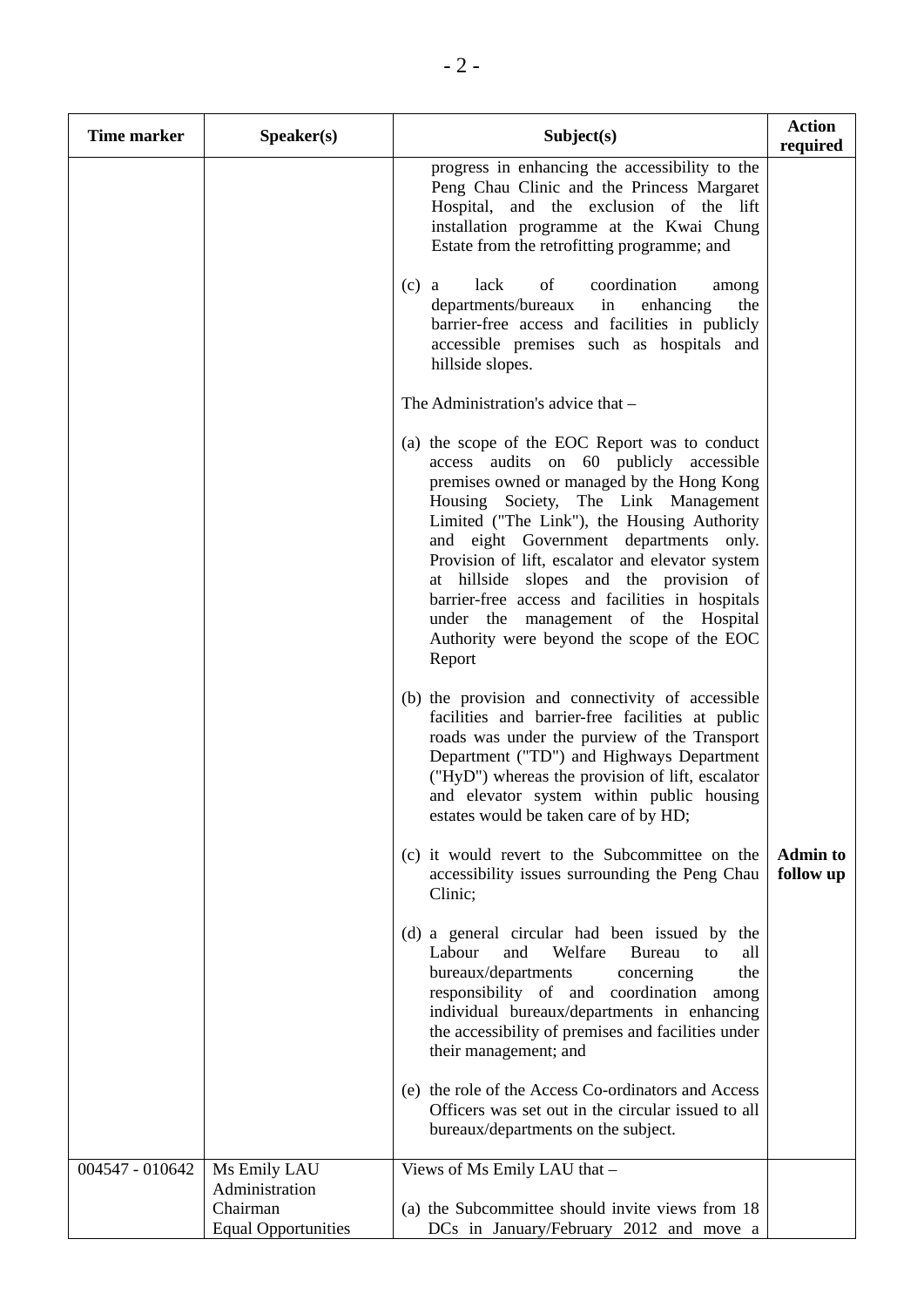| <b>Time marker</b> | Speaker(s) | Subject(s)                                                                                                                                                                                                                                                                                                                                                                                                                                                                                                                                                                                                                                                                                                                                    | <b>Action</b><br>required  |
|--------------------|------------|-----------------------------------------------------------------------------------------------------------------------------------------------------------------------------------------------------------------------------------------------------------------------------------------------------------------------------------------------------------------------------------------------------------------------------------------------------------------------------------------------------------------------------------------------------------------------------------------------------------------------------------------------------------------------------------------------------------------------------------------------|----------------------------|
|                    | Commission | motion on the Subcommittee's report at a<br>Council meeting in June 2012; and                                                                                                                                                                                                                                                                                                                                                                                                                                                                                                                                                                                                                                                                 |                            |
|                    |            | (b) barrier-free access facilities such as lifts or<br>ramps at public footbridges, tactile guide paths<br>and toilets for the disabled were not adequate,<br>and these retrofitting works were lagged behind<br>the schedule.                                                                                                                                                                                                                                                                                                                                                                                                                                                                                                                |                            |
|                    |            | The Administration's response that -                                                                                                                                                                                                                                                                                                                                                                                                                                                                                                                                                                                                                                                                                                          |                            |
|                    |            | (a) issues relating to the provision of tactile guide<br>paths were discussed by the Working Group on<br>Access to Public Transport by People with<br>Priority was accorded to the<br>Disabilities.<br>provision of 61 tactile guide paths after<br>balancing the views of organisations of persons<br>with disabilities ("PWDs") and other road users,<br>and 14 were in the pipeline;                                                                                                                                                                                                                                                                                                                                                       |                            |
|                    |            | (b) on the financial assistance for provision,<br>improvement and maintenance of barrier-free<br>access in common areas, the Hong Kong<br>Housing Society and Urban Renewal Authority<br>had consolidated five schemes on building<br>maintenance and rolled out a new Integrated<br>Building Maintenance Assistance Scheme.<br>Two schemes, namely the Comprehensive<br>Building Safety Improvement Loan Scheme<br>and the Building Maintenance Grant Scheme<br>for Elderly Owner, were funded by the<br>Government<br>for<br>similar<br>purposes.<br>Improvement works in respect of barrier-free<br>access facilities at common areas of target<br>buildings were also included in the scope of<br>works of the Operation Building Bright. |                            |
|                    |            | The Chairman's enquiry on the number of<br>applications for the above mentioned loan schemes<br>for barrier-free access facilities                                                                                                                                                                                                                                                                                                                                                                                                                                                                                                                                                                                                            |                            |
|                    |            | Views of Ms Emily LAU that the Government<br>should provide more subsidy to the private property<br>owners for the improvement works in their<br>premises relating to barrier-free facilities                                                                                                                                                                                                                                                                                                                                                                                                                                                                                                                                                 |                            |
|                    |            | The Administration's response that under the<br>Operation Building Bright, each household received<br>a maximum grant of \$16,000 or 80% of the<br>maintenance cost, whichever was the lower.<br>However, a breakdown of the costs for specific<br>works relating to maintenance and improvement of                                                                                                                                                                                                                                                                                                                                                                                                                                           |                            |
|                    |            | barrier-free access and facilities might not be<br>available. The Administration would provide the<br>number of applications for various loan schemes for                                                                                                                                                                                                                                                                                                                                                                                                                                                                                                                                                                                     | <b>Admin to</b><br>provide |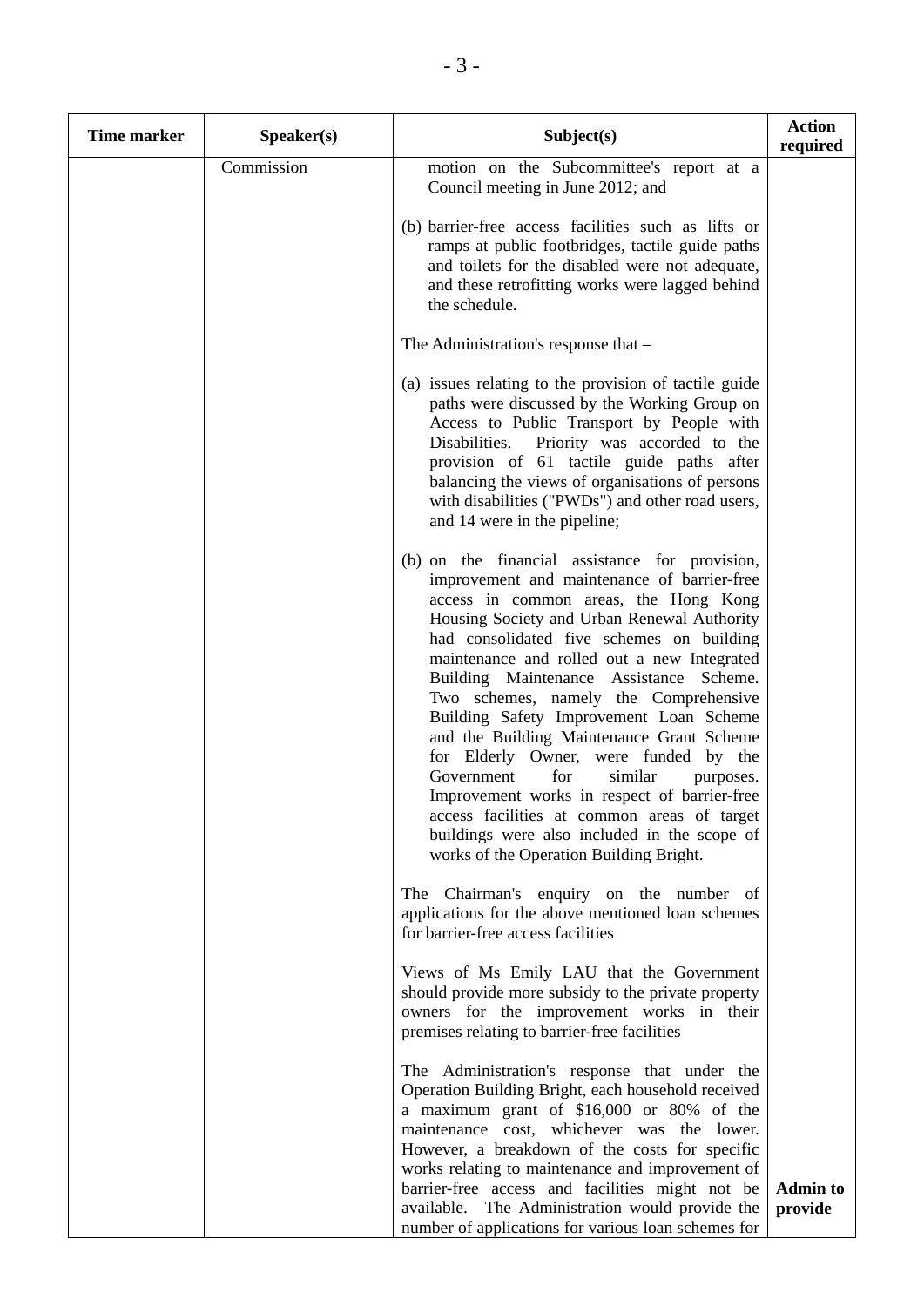| <b>Time marker</b> | Speaker(s)                                                                             | Subject(s)                                                                                                                                                                                                                                                                                                                                                                                                                                                                                                                                                                      | <b>Action</b><br>required  |
|--------------------|----------------------------------------------------------------------------------------|---------------------------------------------------------------------------------------------------------------------------------------------------------------------------------------------------------------------------------------------------------------------------------------------------------------------------------------------------------------------------------------------------------------------------------------------------------------------------------------------------------------------------------------------------------------------------------|----------------------------|
|                    |                                                                                        | works relating to maintenance and improvement of<br>barrier-free facilities.                                                                                                                                                                                                                                                                                                                                                                                                                                                                                                    |                            |
|                    |                                                                                        | Ms Emily LAU's concern about the applicability of<br>the latest barrier-free design standards to buildings<br>constructed before the implementation of the<br>Design Manual ("DM") and the relevant provisions<br>in the Disability Discrimination Ordinance (Cap.<br>487) ("DDO") concerning the provision of means of<br>access to any premises                                                                                                                                                                                                                               |                            |
|                    |                                                                                        | The EOC's response that $-$                                                                                                                                                                                                                                                                                                                                                                                                                                                                                                                                                     |                            |
|                    |                                                                                        | (a) under DDO, which applied both to existing and<br>new buildings, it was unlawful to discriminate<br>against PWDs in relation to the provision of<br>means of access to any premise that the public<br>was entitled to enter or use.<br>EOC would<br>follow up on complaints regarding provision of<br>reasonable barrier-free access for PWDs in<br>existing premises, including private properties;<br>and                                                                                                                                                                  |                            |
|                    |                                                                                        | (b) EOC had in December 2010 set up a working<br>group to monitor the progress made on the<br>realisation of a barrier-free environment for<br>PWDs and to collaborate with the Government<br>and the property owners to improve the<br>barrier-free access and facilities in common<br>areas.                                                                                                                                                                                                                                                                                  |                            |
| 010643 - 012312    | Chairman<br>Administration<br>Ms Emily LAU<br><b>Equal Opportunities</b><br>Commission | The Chairman's enquiry on the roles of the<br>Government and RAC as well as the relevant<br>discussions of RAC in respect of barrier-free access<br>and facilities in premises/facilities owned by The<br>Link, the Mass Transit Railway Corporation<br>("MTRC") and the Hospital Authority                                                                                                                                                                                                                                                                                     |                            |
|                    |                                                                                        | The Administration's response that -                                                                                                                                                                                                                                                                                                                                                                                                                                                                                                                                            |                            |
|                    |                                                                                        | (a) The Link had committed a budget of \$300<br>million to upgrade the barrier-free facilities in<br>its premises under its management in the next<br>two to three years. The Housing Department<br>("HD") had been working closely with The<br>Link in<br>enhancing and<br>upgrading<br>the<br>barrier-free facilities in premises under the<br>management of The Link and the connectivity<br>of such facilities and those in public rental<br>housing estates under the management of HD.<br>Relevant information would be provided to the<br>Subcommittee after the meeting | <b>Admin to</b><br>provide |
|                    |                                                                                        | (b) MTRC had since 1992 invested over \$600<br>million for the installation and maintenance of                                                                                                                                                                                                                                                                                                                                                                                                                                                                                  |                            |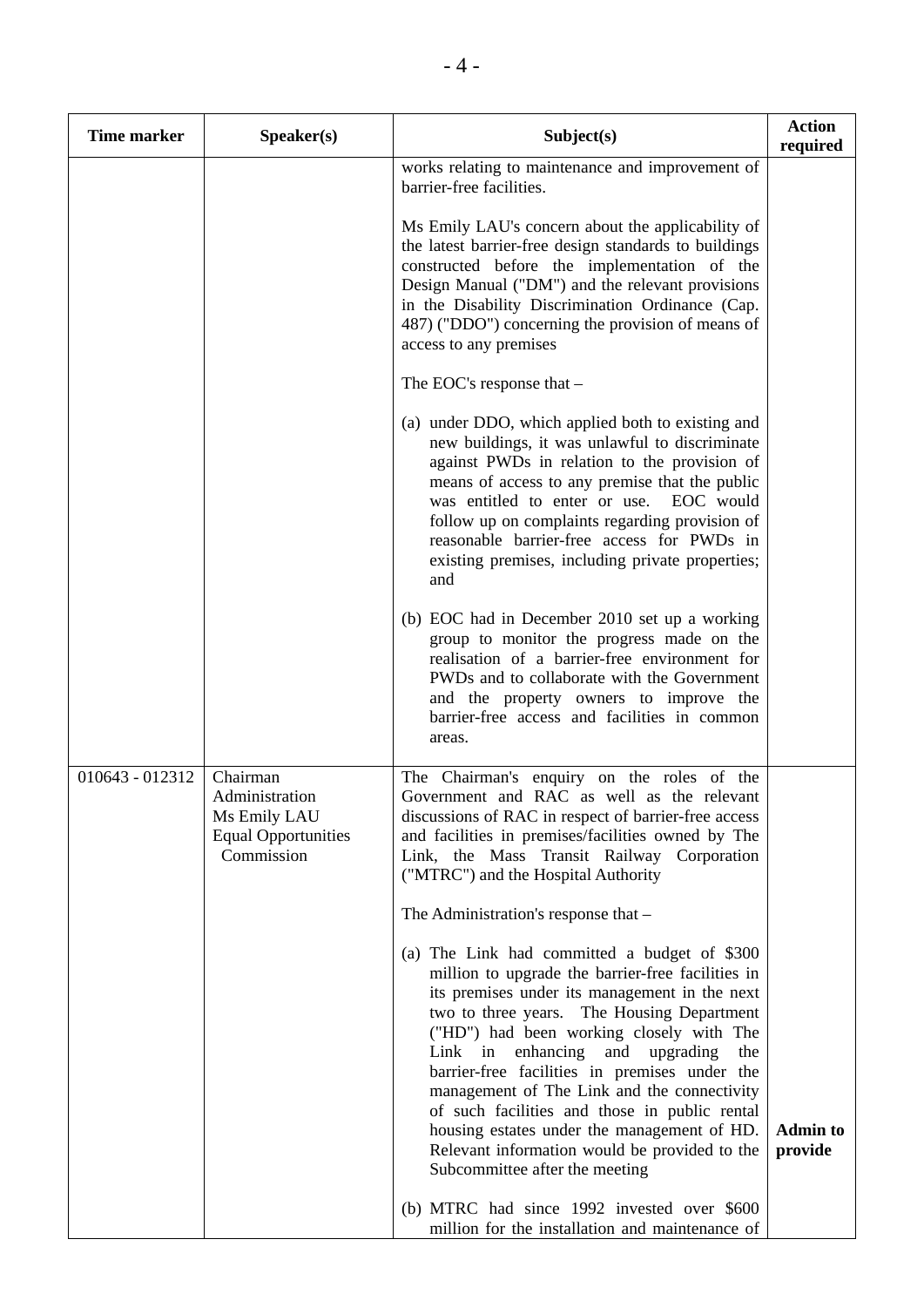| <b>Time marker</b> | Speaker(s)                                                                 | Subject(s)                                                                                                                                                                                                                                                                                                                                                                                                                                                 | <b>Action</b><br>required  |
|--------------------|----------------------------------------------------------------------------|------------------------------------------------------------------------------------------------------------------------------------------------------------------------------------------------------------------------------------------------------------------------------------------------------------------------------------------------------------------------------------------------------------------------------------------------------------|----------------------------|
|                    |                                                                            | barrier-free access facilities and an additional<br>\$200 million would be allotted for the purpose<br>in the coming two years. Issues relating to the<br>provision of barrier-free access facilities by<br>MTRC were discussed at meetings of the<br>Working Group on Access to Public Transport<br>by People with Disabilities under TD.<br>Relevant discussions of the Working Group<br>would be provided to the Subcommittee after<br>the meeting; and | <b>Admin to</b><br>provide |
|                    |                                                                            | (c) EOC maintained frequent communication with<br>the Hospital Authority on the provision of<br>barrier-free access facilities in public hospitals.<br>The Food and Health Bureau also offered<br>advice and assistance on measures to enhance<br>the use of public health services/facilities by<br>PWDs.                                                                                                                                                 |                            |
|                    |                                                                            | Views of Ms Emily LAU that little progress was<br>made in respect of provision of barrier-free access<br>facilities in MTR stations.                                                                                                                                                                                                                                                                                                                       |                            |
|                    |                                                                            | EOC's advice that most complaints about MTRC<br>were relating to accessibility from platforms to the<br>main exit of MTR stations, the weight capacity of<br>stair-lifts in carrying heavy wheelchairs, etc.                                                                                                                                                                                                                                               |                            |
|                    |                                                                            | The Chairman's request for EOC to provide further<br>information on complaints relating to the provision<br>of barrier-free access facilities in MTR stations                                                                                                                                                                                                                                                                                              | <b>EOC</b> to<br>provide   |
| 012313 - 013810    | Mr LEUNG Yiu-chung<br>Chairman                                             | Enquiries raised by Mr LEUNG Yiu-chung -                                                                                                                                                                                                                                                                                                                                                                                                                   |                            |
|                    | <b>Equal Opportunities</b><br>Commission<br>Administration<br>Ms Emily LAU | (a) the views of EOC on the response of MTRC in<br>dealing with complaints on the lack of<br>barrier-free access facilities in MTR stations,<br>and the follow-up actions taken by EOC in this<br>respect;                                                                                                                                                                                                                                                 |                            |
|                    |                                                                            | (b) scope of the retrofitting programme for the<br>provision of barrier-free access as undertaken<br>by HyD detailed in paragraph 7 of LC Paper<br>No. CB(2)1618/10-11(01); and                                                                                                                                                                                                                                                                            |                            |
|                    |                                                                            | timetable<br>$(c)$ the<br>for<br>taking<br>forward<br>the<br>escalator/elevator/lift<br>system<br>improvement<br>works in 19 hillside slopes, as undertaken by<br>the Transport and Housing Bureau ("THB").                                                                                                                                                                                                                                                |                            |
|                    |                                                                            | The EOC's advice that in accordance with DDO,<br>EOC would act on complaints regarding the<br>provision of barrier-free access for PWDs,<br>including accessibility to MTR stations. MTRC's<br>response to certain complaints relating to                                                                                                                                                                                                                  |                            |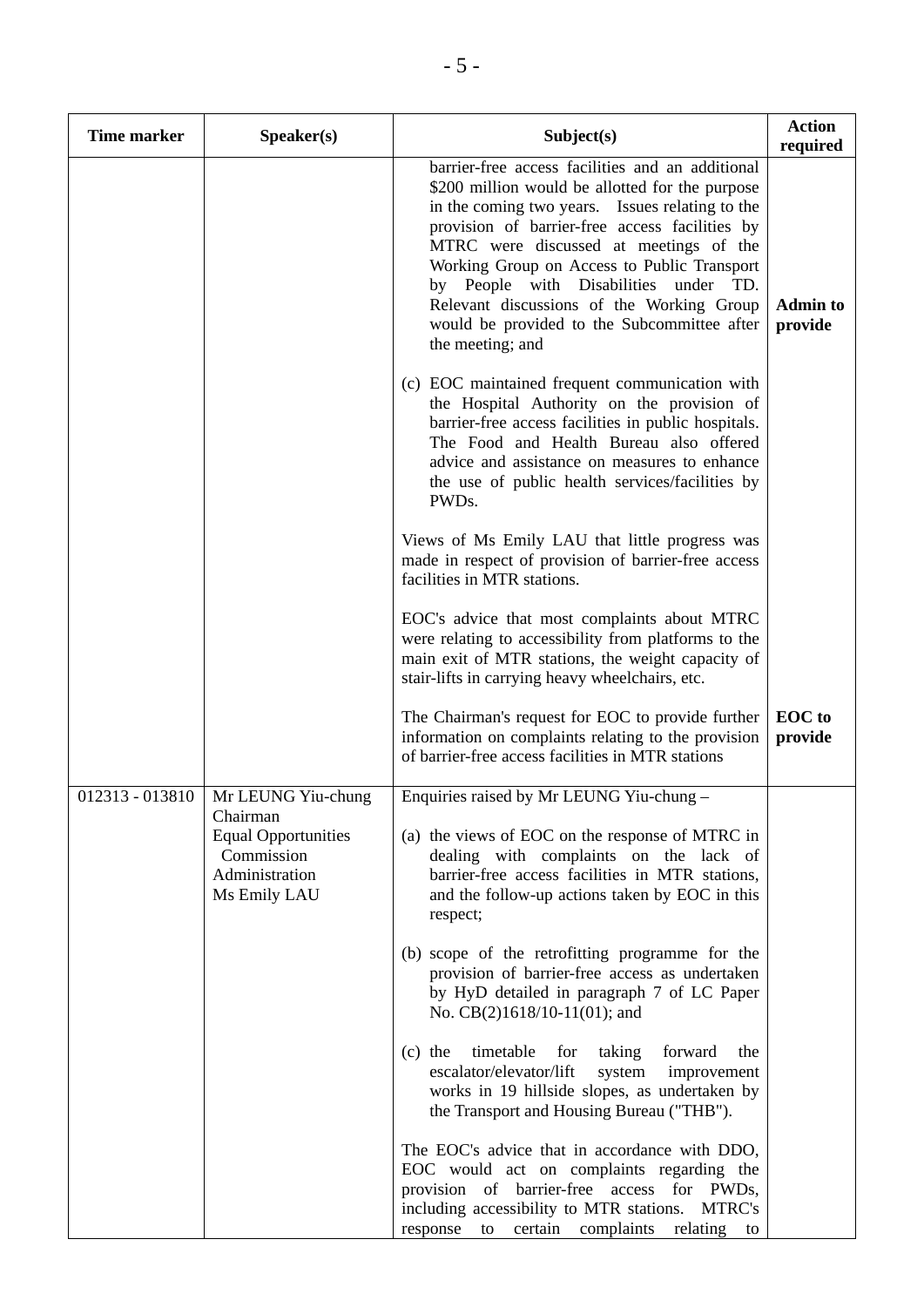| <b>Time marker</b> | Speaker(s)                                                   | Subject(s)                                                                                                                                                                                                                                                                                                                                                                | <b>Action</b><br>required  |
|--------------------|--------------------------------------------------------------|---------------------------------------------------------------------------------------------------------------------------------------------------------------------------------------------------------------------------------------------------------------------------------------------------------------------------------------------------------------------------|----------------------------|
|                    |                                                              | accessibility to MTR stations was considered not<br>very satisfactory.                                                                                                                                                                                                                                                                                                    |                            |
|                    |                                                              | The Administration's advice that THB and TD had<br>all along been in collaboration with MTRC on the<br>improvement of the accessibility to MTR stations.                                                                                                                                                                                                                  |                            |
|                    |                                                              | The Administration's elaboration on the scope and<br>implementation of the retrofitting projects as<br>undertaken by HyD.                                                                                                                                                                                                                                                 |                            |
|                    |                                                              | Views of Ms Emily LAU that the Government as<br>the largest shareholder of MTRC should take the<br>lead to urge MTRC to expedite its improvement<br>works on barrier-free access facilities.                                                                                                                                                                              |                            |
|                    |                                                              | The Chairman requested the Administration to<br>provide MTRC's plan, if any, on improving the<br>accessibility of properties under its management<br>and THB's timetable for taking forward the<br>escalator/elevator/lift system improvement works in<br>the 19 hillside slopes.                                                                                         | <b>Admin to</b><br>provide |
| 013811 - 010151    | Administration<br>Chairman<br>Ms Emily LAU<br>Administration | Briefings by the Administration on the progress of<br>follow-up actions on all the premises and facilities<br>to be retrofitted by types and departments.                                                                                                                                                                                                                 |                            |
|                    |                                                              | The Chairman's request for including the expected<br>completion date for each work item in the<br>Administration's progress report on the EOC<br>Report.                                                                                                                                                                                                                  |                            |
|                    |                                                              | Ms Emily LAU requested the Administration to<br>provide brief description on the improvement works<br>to be carried out in all the premises/facilities<br>covered by the retrofitting programme, together<br>with information concerning the provision of<br>barrier-free facilities in premises under the<br>management of The Link, MTRC and the Hospital<br>Authority. |                            |
|                    |                                                              | The Administration's response that                                                                                                                                                                                                                                                                                                                                        |                            |
|                    |                                                              | (a) the second quarterly report as at 30 June 2011<br>would be provided to the Subcommittee by July<br>2011 as early as practicable;                                                                                                                                                                                                                                      | <b>Admin to</b><br>provide |
|                    |                                                              | (b) information on the scope of improvement<br>works and the completion dates of individual<br>venues would be available upon completion of<br>the feasibility study and site preparation<br>respectively; and                                                                                                                                                            |                            |
|                    |                                                              | (c) the Architectural Services Department had<br>completed site survey of about half of the                                                                                                                                                                                                                                                                               |                            |